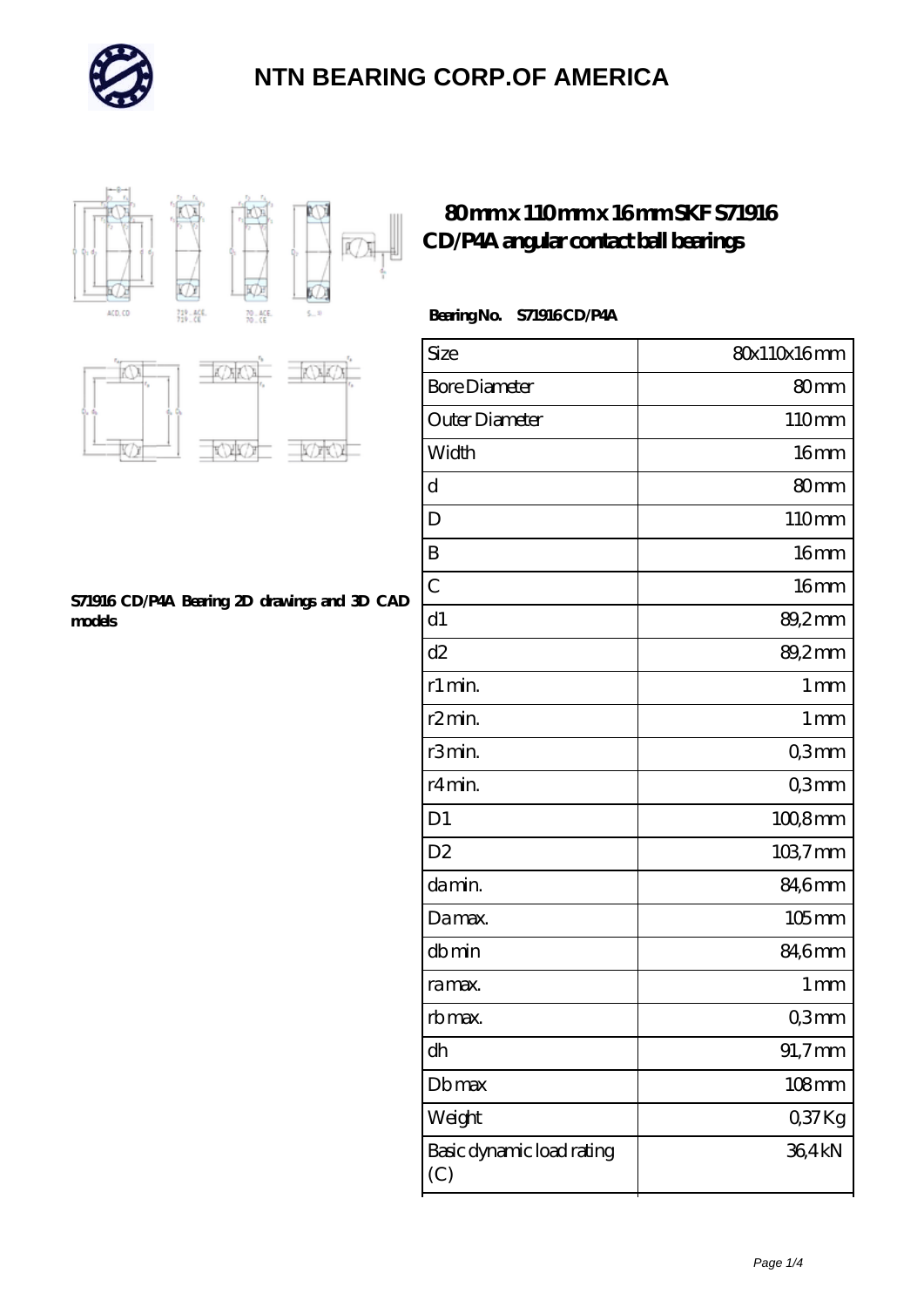

| Basic static load rating (CO) | 39kN                                                                                                                                                                                                                          |
|-------------------------------|-------------------------------------------------------------------------------------------------------------------------------------------------------------------------------------------------------------------------------|
| (Grease) Lubrication Speed    | 11000r/min                                                                                                                                                                                                                    |
| (Oil) Lubrication Speed       | 18000r/min                                                                                                                                                                                                                    |
| Fatigue load limit (Pu)       | 1,66                                                                                                                                                                                                                          |
| Category                      | Precision Ball Bearings                                                                                                                                                                                                       |
| Inventory                     | Q0                                                                                                                                                                                                                            |
| Manufacturer Name             | <b>SKF</b>                                                                                                                                                                                                                    |
| Minimum Buy Quantity          | N/A                                                                                                                                                                                                                           |
| Weight/Kilogram               | Ο                                                                                                                                                                                                                             |
| Product Group                 | <b>BO4270</b>                                                                                                                                                                                                                 |
| Enclosure                     | 2 Seals                                                                                                                                                                                                                       |
| Precision Class               | ABEC 7   ISO P4                                                                                                                                                                                                               |
| Material - Ball               | Steel                                                                                                                                                                                                                         |
| Number of Bearings            | 1 (Single)                                                                                                                                                                                                                    |
| Contact Angle                 | 15Degree                                                                                                                                                                                                                      |
| Preload                       | None                                                                                                                                                                                                                          |
| Raceway Style                 | 1 Rib Outer Ring                                                                                                                                                                                                              |
| Cage Material                 | Phenolic                                                                                                                                                                                                                      |
| Rolling Element               | <b>Ball Bearing</b>                                                                                                                                                                                                           |
| Enclosure Type                | Non Contact Seal                                                                                                                                                                                                              |
| Flush Ground                  | No                                                                                                                                                                                                                            |
| Inch - Metric                 | Metric                                                                                                                                                                                                                        |
| <b>Other Features</b>         | Single Row   Angular<br>Contact   High Capacity<br>Basic Design   Corrosion<br>Resistant Ball                                                                                                                                 |
| Long Description              | 80MM Bore; 110MM<br>Outside Diameter; 16MM<br>Width; 2 Seals Enclosure;<br>ABEC 7   ISO P4 Precision;<br>Steel Ball Material; 1<br>(Single) Bearing 15Degree<br>Contact Angle; Phenolic<br>Cage Material; 1 Rib Outer<br>Ring |
| Category                      | Precision Ball Bearings                                                                                                                                                                                                       |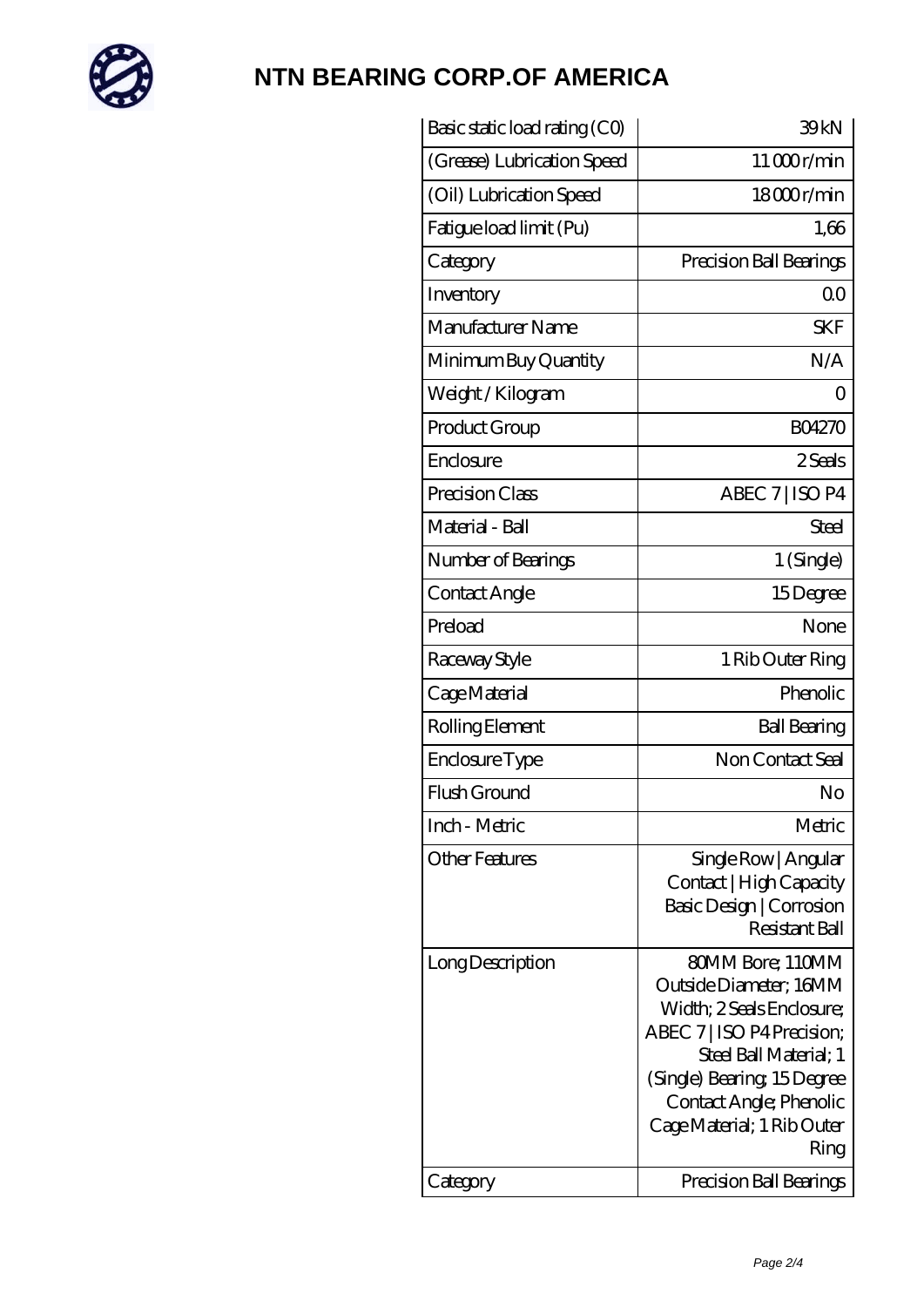

| <b>UNSPSC</b>                              | 31171531                    |
|--------------------------------------------|-----------------------------|
| Harmonized Tariff Code                     | 8482105028                  |
| Noun                                       | Bearing                     |
| <b>Keyword String</b>                      | <b>Ball Angular Contact</b> |
| Manufacturer URL                           | http://www.skf.com          |
| Width                                      | 063Inch   16 Millimeter     |
| Bore                                       | 315Inch   80Millimeter      |
| Outside Diameter                           | 4.331 Inch   110Millimeter  |
| $d_1$                                      | 89.2mm                      |
| $\mathrm{d}_2$                             | 89.2mm                      |
| $D_2$                                      | 10374mm                     |
| $r_{12}$ min.                              | 1 <sub>mm</sub>             |
| $r_{34}$ min.                              | 03mm                        |
| а                                          | $208$ mm                    |
| $d_a$ min.                                 | 84.6mm                      |
| $d_a$ max.                                 | 886mm                       |
| $d_h$ min.                                 | 84.6mm                      |
| $d_h$ max.                                 | 886mm                       |
| $D_a$ max.                                 | $105$ mm                    |
| $Db$ max.                                  | $108$ mm                    |
| $r_a$ max.                                 | 1 <sub>mm</sub>             |
| $rh$ max.                                  | 03mm                        |
| Basic dynamic load rating C                | 364kN                       |
| Basic static load rating $C_0$             | 39 <sub>kN</sub>            |
| Fatigue load limit $P_u$                   | 1.66kN                      |
| Attainable speed for grease<br>lubrication | 11000r/min                  |
| Ball diameter $D_w$                        | $9.525$ mm                  |
| Number of balls z                          | 27                          |
| Preload class $AG_A$                       | 140N                        |
| Static axial stiffness, preload<br>classA  | $85N/\mu$ m                 |
| Preload class $BG_R$                       | 280N                        |